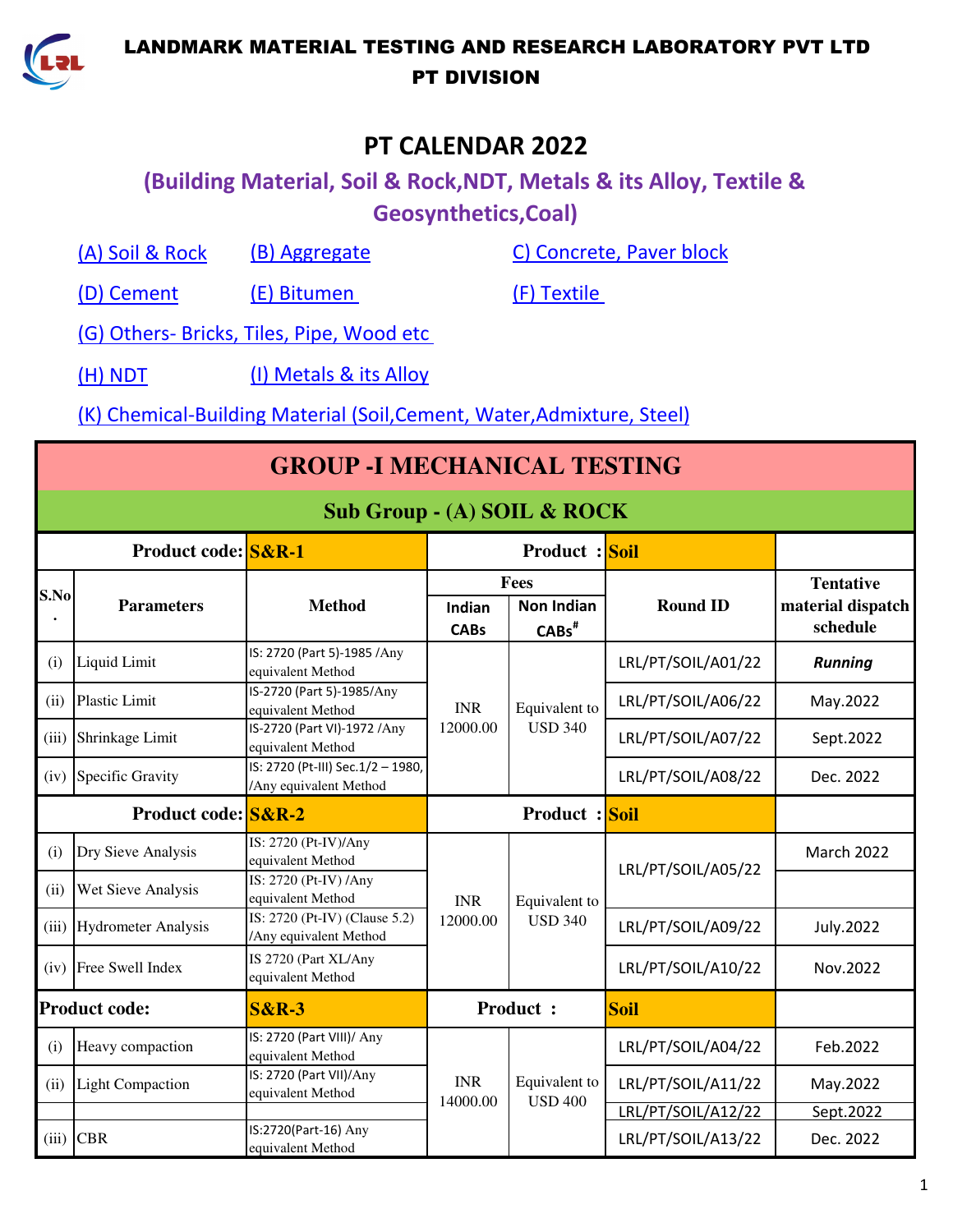

|       |                                                       |                                              |                              | Fees                             |                               | <b>Tentative</b>              |
|-------|-------------------------------------------------------|----------------------------------------------|------------------------------|----------------------------------|-------------------------------|-------------------------------|
| S.No  | <b>Parameters</b>                                     | <b>Method</b>                                | Indian<br><b>CABs</b>        | <b>Non Indian</b><br>$CABs^{\#}$ | <b>Round ID</b>               | material dispatch<br>schedule |
|       | <b>Product code: S&amp;R-4</b>                        |                                              |                              | <b>Product:</b> Soil             |                               |                               |
| (i)   | Direct Shear test                                     | IS 2720 (Part-13) /Any<br>equivalent Method  |                              |                                  | LRL/PT/SOIL/A12/21            | Jan.2022                      |
| (ii)  | Tri-axial without pore<br>water pressure              | IS 2720 (Part-11) / Any<br>equivalent Method | <b>INR</b><br>14000.00       | Equivalent to<br><b>USD 400</b>  | LRL/PT/SOIL/A14/22            | Aug.2022                      |
| (iii) | <b>Unconfined Compressive</b><br>Strength             | IS 2720 (Part-10) /Any<br>equivalent Method  |                              |                                  |                               |                               |
|       | Product code: S&R-5                                   |                                              |                              |                                  | <b>Product: Natural Stone</b> |                               |
| (i)   | Compressive Strength                                  | IS: 1121 (Part-1)/ Any<br>equivalent Method  |                              |                                  | LRL/PT/NAST/A02/22            | April 2022                    |
| (ii)  | True Specific Gravity                                 | IS: 1122/Any equivalent<br>Method            | <b>INR</b><br>15000.00       |                                  |                               |                               |
| (iii) | Apparent Specific Gravity                             | IS: 1122/Any equivalent<br>Method            |                              | Equivalent to<br><b>USD 425</b>  |                               |                               |
| (iv)  | <b>Apparent Porosity</b>                              | IS: 1124 / Any equivalent<br>Method          |                              |                                  |                               |                               |
| (v)   | Water Absorption                                      | IS: 1124 / Any equivalent<br>Method          |                              |                                  |                               |                               |
| (vi)  | Scratch Hardness (Moh's<br>Scale)                     | IS 13630 (Part 13)/Any<br>equivalent Method  |                              |                                  |                               |                               |
|       | <b>Product code:</b> S&R-6                            |                                              | <b>Product:</b> Natural Rock |                                  |                               |                               |
| (i)   | Unconfined compressive<br>Strength                    | IS: 9143 /Any equivalent<br>Method           |                              |                                  | LRL/PT/NARC/A03/22            | March 2022                    |
| (ii)  | Dry Relative Density                                  | IS: 13030 / Any equivalent<br>Method         | <b>INR</b><br>15000.00       | Equivalent to<br><b>USD 420</b>  |                               |                               |
| (iii) | <b>Water Content</b>                                  | IS: 13030 / Any equivalent<br>Method         |                              |                                  |                               | Sept. 2022                    |
| (iv)  | <b>Optional Parameter:</b><br><b>Point Load Index</b> | IS: 8764/Any equivalent<br>Method            | <b>INR</b><br>3000.00        | Equivalent to<br><b>USD 80</b>   | LRL/PT/NARC/A15/22            |                               |
|       | <b>Product code:</b>                                  | <b>S&amp;R-7</b>                             |                              | <b>Product:</b>                  | <b>Bentonite</b>              |                               |
| (i)   | <b>Sand Content</b>                                   | IS: 6186 /Any equivalent<br>Method           |                              |                                  | LRL/PT/NAST/A08/21            | Feb. 2022                     |
| (ii)  | <b>Swelling Power</b>                                 | IS: 6186 /Any equivalent<br>Method           | <b>INR</b>                   | Equivalent to                    |                               |                               |
| (iii) | Moisture Content                                      | IS: 6186 /Any equivalent<br>Method           | 5000.00                      | <b>USD 115</b>                   |                               |                               |
|       | (iv) Fineness                                         | IS: 6186 /Any equivalent<br>Method           |                              |                                  |                               |                               |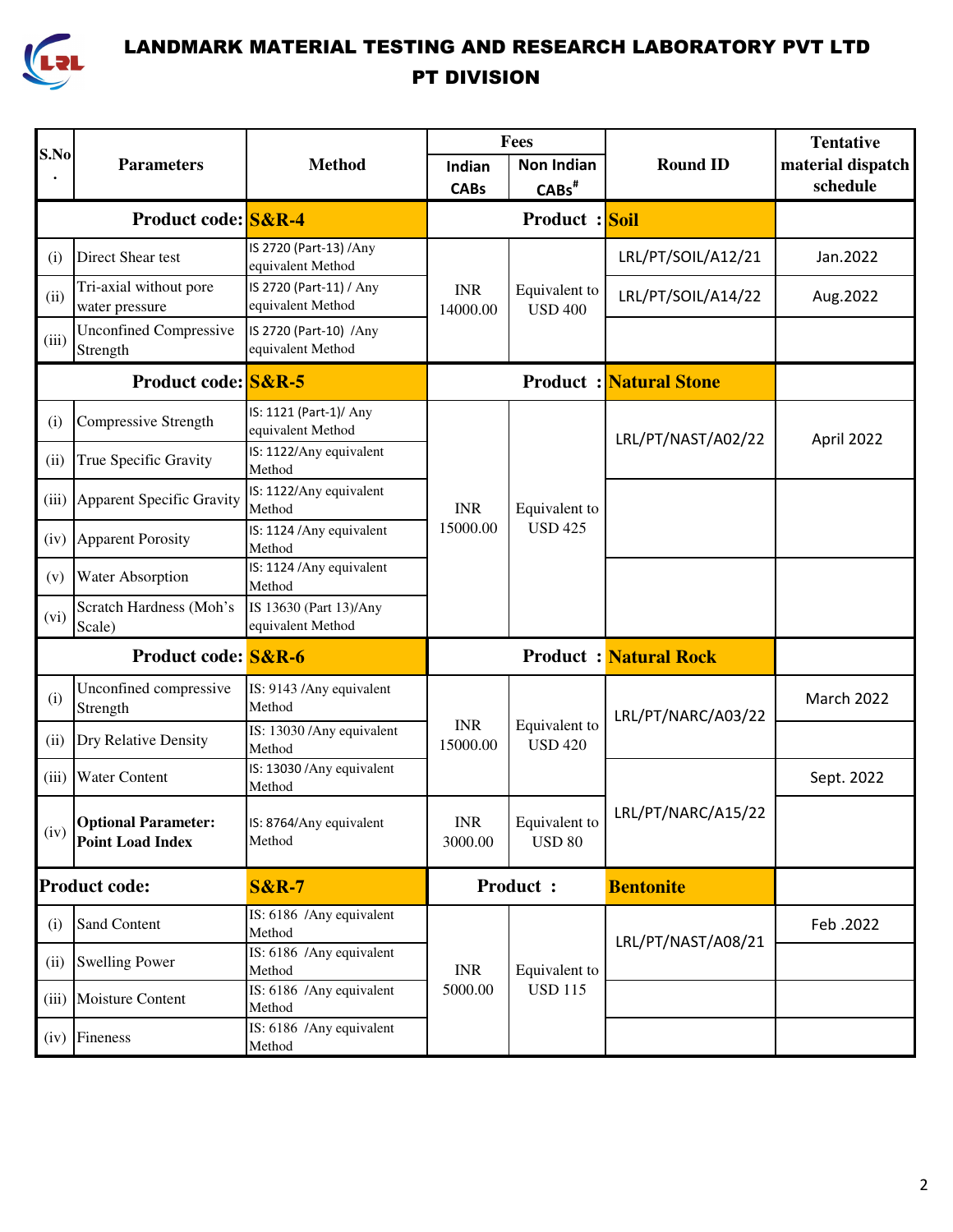

|                                  |                                    |                                                   |                        | Fees                             |                    | <b>Tentative</b>  |  |  |  |
|----------------------------------|------------------------------------|---------------------------------------------------|------------------------|----------------------------------|--------------------|-------------------|--|--|--|
| S.No                             | <b>Parameters</b>                  | <b>Method</b>                                     | Indian                 | <b>Non Indian</b>                | <b>Round ID</b>    | material dispatch |  |  |  |
|                                  |                                    |                                                   | <b>CABs</b>            | $CABs^{\#}$                      |                    | schedule          |  |  |  |
| <b>Sub Group - (B) AGGREGATE</b> |                                    |                                                   |                        |                                  |                    |                   |  |  |  |
|                                  | <b>Product code: AGGT-1</b>        |                                                   |                        | <b>Product: Coarse Aggregate</b> |                    |                   |  |  |  |
| (i)                              | Los Angles Abrasion<br>Value       | IS: 2386(Part-IV) / Any<br>equivalent Method      |                        |                                  | LRL/PT/COAG/B06/21 | <b>Running</b>    |  |  |  |
| (ii)                             | <b>Crushing Value</b>              | IS: 2386(Part-IV) / Any<br>equivalent Method      |                        |                                  |                    |                   |  |  |  |
| (iii)                            | 10% Fine Value                     | IS: 2386(Part-IV) / Any<br>equivalent Method      | <b>INR</b>             | Equivalent to                    | LRL/PT/COAG/B03/22 | <b>July.2022</b>  |  |  |  |
| (iv)                             | <b>Bulk Density</b>                | IS: 2386 (Part-III)-1963/Any<br>equivalent Method | 12000.00               | <b>USD 340</b>                   |                    |                   |  |  |  |
| (v)                              | <b>Impact Value</b>                | IS: 2386(Part-IV) / Any<br>equivalent Method      |                        |                                  | LRL/PT/COAG/B04/22 | Dec.2022          |  |  |  |
| (vi)                             | Soundness                          | IS:2386(Part-V) /Any<br>equivalent Method         |                        |                                  |                    |                   |  |  |  |
|                                  | <b>Product code: AGGT-2</b>        |                                                   |                        | <b>Product : Fine Aggregate</b>  |                    |                   |  |  |  |
| (i)                              | Sieve Analysis(Gradation)          | IS: 2386 (Part-I)-1963 /Any<br>equivalent Method  |                        | Equivalent to<br><b>USD 340</b>  | LRL/PT/FIAG/B01/22 | Jan.2022          |  |  |  |
| (ii)                             | <b>Bulk Density</b><br>(Compacted) | IS: 2386 (Part-III) /Any<br>equivalent Method     |                        |                                  |                    |                   |  |  |  |
| (iii)                            | Materials finer than75µ            | IS: 2386 (Part-I) / Any<br>equivalent Method      | <b>INR</b><br>12000.00 |                                  | LRL/PT/FIAG/B05/22 | <b>June 2022</b>  |  |  |  |
| (iv)                             | Water Absorption                   | IS: 2386 (Part-III) /Any<br>equivalent Method     |                        |                                  |                    |                   |  |  |  |
| (v)                              | Specific gravity                   | IS: 2386 (Part-III) /Any<br>equivalent Method     |                        |                                  | LRL/PT/FIAG/B06/22 | Dec.2022          |  |  |  |
| (vi)                             | Soundness                          | IS 2386 (Part V) /Any<br>equivalent Method        |                        |                                  |                    |                   |  |  |  |
|                                  | <b>Product code: AGGT-3</b>        |                                                   |                        | <b>Product:</b> Coarse Aggregate |                    |                   |  |  |  |
| (i)                              | Sieve Analysis(Gradation)          | IS: 2386 (Part-I)-1963 /Any<br>equivalent Method  |                        |                                  | LRL/PT/COAG/B02/22 | Feb.2022          |  |  |  |
| (ii)                             | <b>Water Absorption</b>            | IS: 2386 (Part-III) /Any<br>equivalent Method     |                        |                                  |                    |                   |  |  |  |
| (iii)                            | Specific Gravity                   | IS: 2386 (Part-III) /Any<br>equivalent Method     | <b>INR</b>             | Equivalent to                    | LRL/PT/COAG/B07/22 | June2022          |  |  |  |
| (iv)                             | <b>Elongation Index</b>            | IS: 2386 (Part-I)-1963 / Any<br>equivalent Method | 12000.00               | <b>USD 340</b>                   |                    |                   |  |  |  |
| (v)                              | <b>Flakiness Index</b>             | IS: 2386 (Part-I)-1963 /Any<br>equivalent Method  |                        |                                  | LRL/PT/COAG/B08/22 | Sept.2022         |  |  |  |
| (vi)                             | Soundness                          | IS 2386 (Part V) /Any<br>equivalent Method        |                        |                                  | LRL/PT/COAG/B09/22 | Nov. 2022         |  |  |  |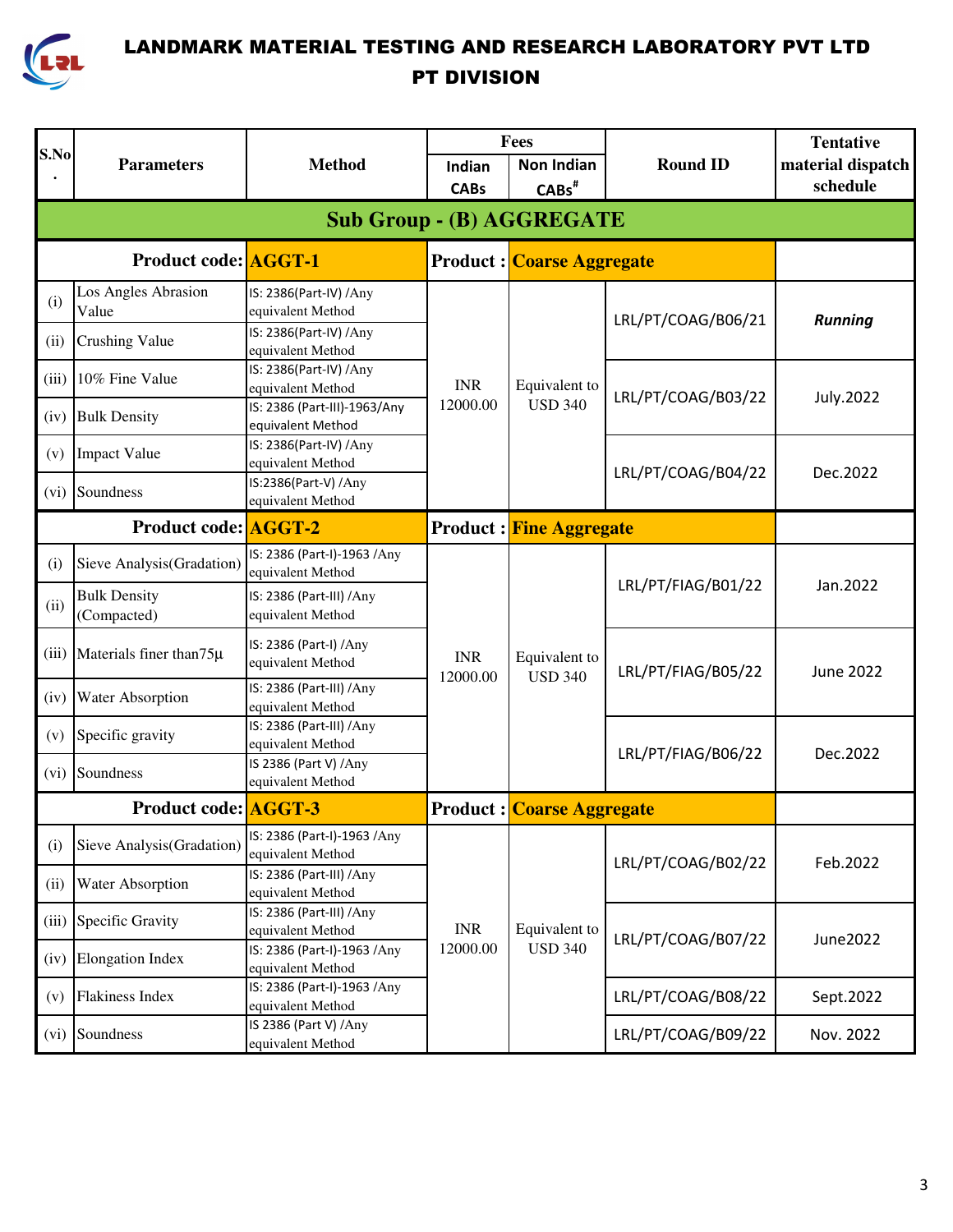

|       |                                                          |                                                                     |                        | Fees                                         |                      | <b>Tentative</b>  |
|-------|----------------------------------------------------------|---------------------------------------------------------------------|------------------------|----------------------------------------------|----------------------|-------------------|
| S.No  | <b>Parameters</b>                                        | <b>Method</b>                                                       | Indian                 | <b>Non Indian</b>                            | <b>Round ID</b>      | material dispatch |
|       |                                                          |                                                                     | <b>CABs</b>            | $CABs$ <sup>#</sup>                          |                      | schedule          |
|       |                                                          |                                                                     |                        | <b>Sub Group - (C) CONCRETE</b>              |                      |                   |
|       | <b>Product code: CONC-1</b>                              |                                                                     | <b>Product:</b>        | <b>Hardened Concrete</b><br>(Cube/Core)      |                      |                   |
| (i)   |                                                          |                                                                     |                        |                                              | LRL/PT/CUBE / C09/21 | <b>Running</b>    |
|       | Compressive Strength<br>(Cube/Core)                      | IS: 516/ 516-2018(P-4) /Any<br>equivalent Method                    | <b>INR</b><br>12000.00 | Equivalent<br>to USD 340                     | LRL/PT/CUBE / C06/22 | Apr-22            |
|       |                                                          |                                                                     |                        |                                              | LRL/PT/CUBE / C07/22 | Aug.2022          |
|       | <b>Product code: CONC-2</b>                              |                                                                     |                        | <b>Product: Fresh Concrete</b>               |                      |                   |
| (i)   | Workability by Slump                                     | IS 1199/Any equivalent                                              | <b>INR</b><br>10000.00 | Equivalent                                   | LRL/PT/WOSL / C02/21 | Feb.2022          |
|       | Test                                                     | Method                                                              |                        | to USD 280                                   | LRL/PT/WOSL / C09/22 | Sept.2022         |
|       | <b>Product code: CONC-3</b>                              |                                                                     |                        | <b>Product: Hollow &amp; Solid CC Blocks</b> |                      |                   |
| (i)   | Compressive Strength                                     | IS:2185 (Part I) Annex D/Any<br>equivalent Method                   |                        |                                              | LRL/PT/COBL/ C04/21  | <b>Running</b>    |
| (ii)  | <b>Block Density</b>                                     | IS:2185 (Part I) Annex C/Any<br>equivalent Method                   | <b>INR</b><br>18000.00 | Equivalent<br>to USD 500                     |                      |                   |
| (iii) | Water Absorption                                         | IS:2185 (Part I) Annex E /Any<br>equivalent Method                  |                        |                                              | LRL/PT/COBL/ C03/22  | Aug.2022          |
|       | <b>Product code: CONC-4</b>                              |                                                                     |                        | <b>Product: Paver Blocks</b>                 |                      |                   |
| (i)   | Compressive Strength                                     | IS: 15658 Annex-D/Any<br>equivalent Method<br>IS: 15658 Annex-C/Any | <b>INR</b>             | Equivalent                                   | LRL/PT/PVBL/ C01/22  | Feb. 2022         |
| (ii)  | <b>Water Absorption</b>                                  | equivalent Method                                                   | 18000.00               | to USD 500                                   |                      |                   |
| (iii) | <b>Dimension</b>                                         | IS 15658 (Annexure B) / Any<br>equivalent Method                    |                        |                                              |                      |                   |
| (iv)  | <b>Optional parameter:</b><br><b>Abrasion Resistance</b> | IS:15658 Annex-E/Any<br>equivalent Method                           | <b>INR</b><br>3000.00  | Equivalent<br>to USD 100                     | LRL/PT/PVBL/ C02/22  | Aug. 2022         |
|       | <b>Product code: CONC-5</b>                              |                                                                     | <b>Product:</b>        | <b>AAC Blocks</b>                            |                      |                   |
| (i)   | Compressive Strength                                     | IS: 6441 (Part-5)/Any<br>equivalent Method                          |                        |                                              | LRL/PT/AACB/C04/22   | April 2022        |
| (ii)  | Moisture Content                                         | IS: 6441 (Part-I)/Any<br>equivalent Method                          | <b>INR</b><br>15000.00 | Equivalent<br>to USD 500                     |                      |                   |
| (iii) | <b>Bulk Density</b>                                      | IS: 6441 (Part-I)/Any<br>equivalent Method                          |                        |                                              |                      |                   |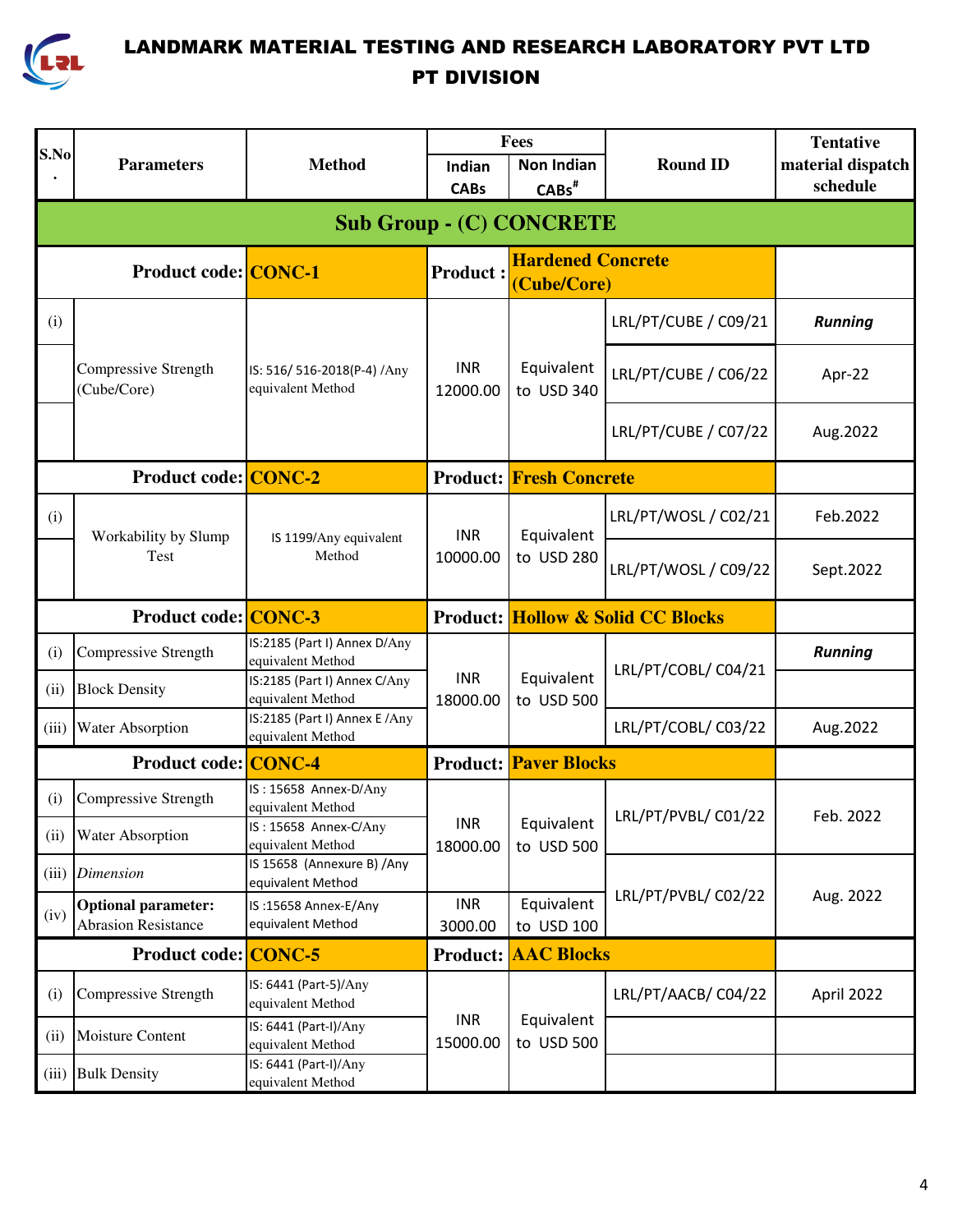

|       |                                    |                                              | Fees                    |                                |                                        | <b>Tentative</b>  |  |  |  |
|-------|------------------------------------|----------------------------------------------|-------------------------|--------------------------------|----------------------------------------|-------------------|--|--|--|
| S.No  | <b>Parameters</b>                  | <b>Method</b>                                | Indian                  | <b>Non Indian</b>              | <b>Round ID</b>                        | material dispatch |  |  |  |
|       |                                    |                                              | <b>CABs</b>             | $CABs^{\#}$                    |                                        | schedule          |  |  |  |
|       | <b>Product code: CONC-6</b>        |                                              |                         | <b>Product: Concrete Tiles</b> |                                        |                   |  |  |  |
| (i)   | <b>Abrasion Resistance Test</b>    | IS: 1237 Any equivalent<br>Method            |                         |                                |                                        |                   |  |  |  |
| (ii)  | Straightness                       | IS: 1237 Any equivalent<br>Method            | <b>INR</b><br>15000.00  | Equivalent<br>to USD 450       | LRL/PT/TILE/ C05/22                    | March. 2022       |  |  |  |
| (iii) | Flatness                           | IS: 1237 Any equivalent<br>Method            |                         |                                |                                        |                   |  |  |  |
| (iv)  | <b>Water Absorption</b>            | IS: 1237 Any equivalent<br>Method            |                         |                                |                                        |                   |  |  |  |
| (v)   | Perpendicularity                   | IS: 1237 Any equivalent<br>Method            |                         |                                |                                        |                   |  |  |  |
| (iv)  | Wet Transverse Strength            | IS: 1237 Any equivalent<br>Method            |                         |                                |                                        |                   |  |  |  |
|       | <b>Sub Group - (D) CEMENT</b>      |                                              |                         |                                |                                        |                   |  |  |  |
|       | <b>Product code: CEMT-1</b>        |                                              |                         |                                | <b>Product: CEMENT (OPC &amp; PPC)</b> |                   |  |  |  |
| (i)   | Compressive Strength               | IS: 4031 (Pt-6) / Any equivalent<br>Method   |                         |                                | LRL/PT/CEMT/D01/22                     | Feb.2022          |  |  |  |
| (ii)  | Consistency                        | IS: 4031 (Pt-4) / Any equivalent<br>Method   |                         |                                |                                        |                   |  |  |  |
| (iii) | Setting Time Initial &<br>Final    | IS: 4031 (Part-5) / Any<br>equivalent Method |                         |                                | LRL/PT/CEMT/D02/22                     | <b>June 2022</b>  |  |  |  |
| (iv)  | Density                            | IS: 4031 (Pt-11) /Any<br>equivalent Method   | <b>INR</b><br>12000.00  | Equivalent<br>to USD 340       |                                        |                   |  |  |  |
| (v)   | Fineness Test (Dry)                | IS: 4031(Part-1) / Any<br>equivalent Method  |                         |                                | LRL/PT/CEMT/D03/22                     | Oct.2022          |  |  |  |
| (vi)  | Fineness (By Blain Air)            | IS: 4031 (Part 2) / Any<br>equivalent Method |                         |                                |                                        |                   |  |  |  |
| (vii) | Soundness (Le-Chatelier<br>method) | IS: 4031(Pt-3) /Any equivalent<br>Method     |                         |                                |                                        |                   |  |  |  |
|       | <b>Product code: CEMT-2</b>        |                                              | <b>Product:</b> Fly Ash |                                |                                        |                   |  |  |  |
| (i)   | Soundness (Autoclave)              | IS: 1727 / Any equivalent<br>Method          |                         |                                | LRL/PT/FLAS/D02/21                     | <b>Running</b>    |  |  |  |
| (ii)  | Fineness (By Blain Air)            | IS: 1727 / Any equivalent<br>Method          | <b>INR</b><br>8000.00   | Equivalent                     |                                        |                   |  |  |  |
| (iii) | Soundness (Le-Chatelier<br>method) | IS: 1727 / Any equivalent<br>Method          |                         | to USD 225                     | LRL/PT/FLAS/D04/22                     | Oct. 2022         |  |  |  |
| (iv)  | Residue on 45 micron               | IS: 1727 / Any equivalent<br>Method          |                         |                                |                                        |                   |  |  |  |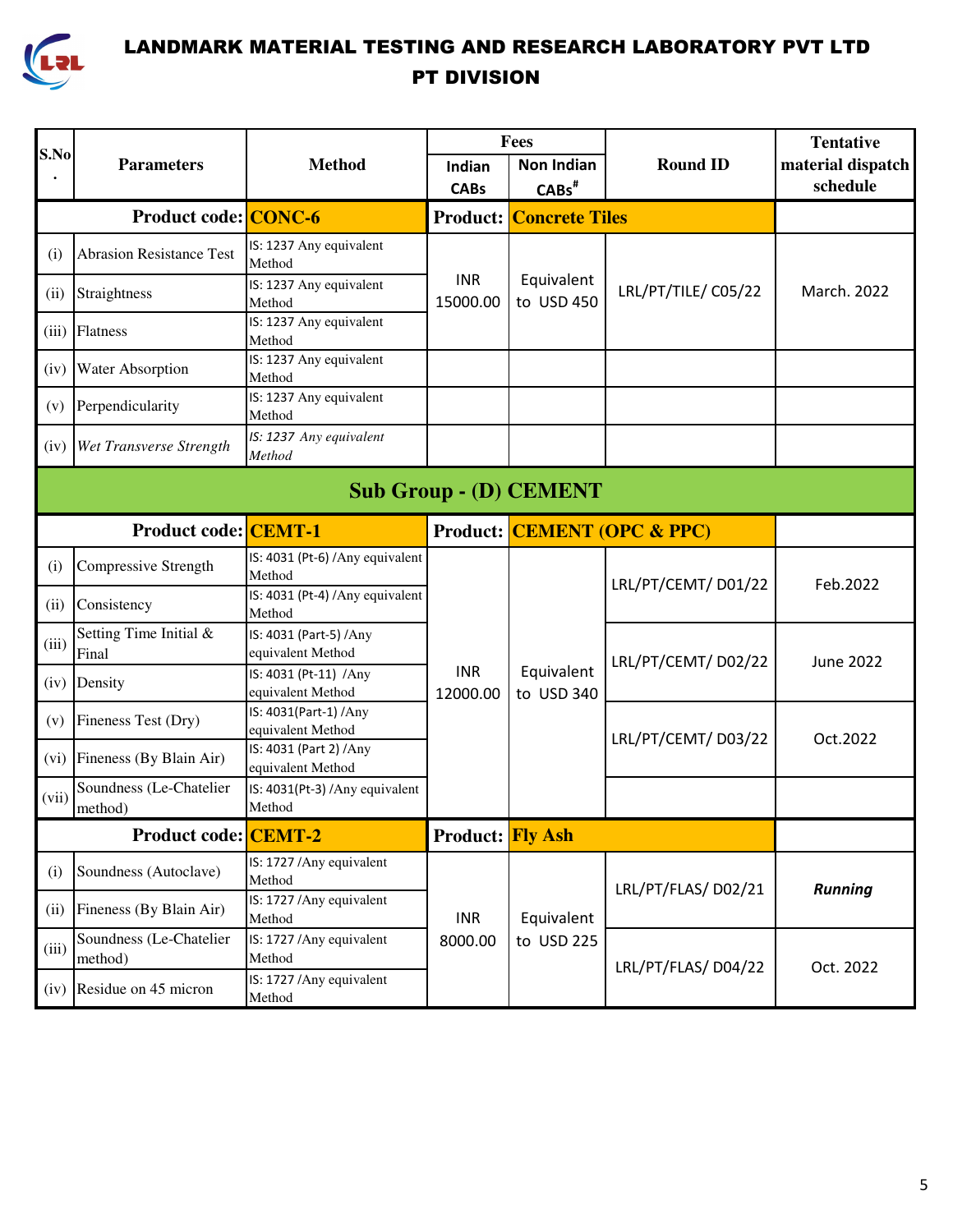

| S.No   |                                                                                |                                                         |                                | Fees                             |                                     | <b>Tentative</b>  |  |  |  |  |
|--------|--------------------------------------------------------------------------------|---------------------------------------------------------|--------------------------------|----------------------------------|-------------------------------------|-------------------|--|--|--|--|
|        | <b>Parameters</b>                                                              | <b>Method</b>                                           | Indian                         | <b>Non Indian</b>                | <b>Round ID</b>                     | material dispatch |  |  |  |  |
|        |                                                                                |                                                         | <b>CABs</b>                    | $CABs^*$                         |                                     | schedule          |  |  |  |  |
|        | <b>Sub Group - (E) BITUMEN</b>                                                 |                                                         |                                |                                  |                                     |                   |  |  |  |  |
|        | <b>Product code:</b>                                                           |                                                         | <b>BITU-1</b> Product: Bitumen |                                  |                                     |                   |  |  |  |  |
| (i)    | Specific Gravity                                                               | IS: 1202 / Any equivalent<br>Method                     |                                |                                  | LRL/PT/BITU/E05/21                  | Feb. 2022         |  |  |  |  |
| (ii)   | Softening Point                                                                | IS: 1205 / Any equivalent<br>Method                     |                                |                                  |                                     |                   |  |  |  |  |
|        | (iii) Penetration Test                                                         | IS: 1203 / Any equivalent<br>Method                     |                                |                                  | LRL/PT/BITU/E02/22                  | <b>June 2022</b>  |  |  |  |  |
| (iv)   | <b>Ductility Test</b>                                                          | IS: 1208 / Any equivalent<br>Method                     |                                |                                  |                                     |                   |  |  |  |  |
| (v)    | <b>Flash Point</b>                                                             | IS: 1209 / Any equivalent<br>Method                     | <b>INR</b><br>14000.00         | Equivalent<br>to USD 400         | LRL/PT/BITU/E03/22                  | Nov.2022          |  |  |  |  |
| (vi)   | Solubility in<br>Trichloroethylene                                             | IS: 1216 / Any equivalent<br>Method                     |                                |                                  |                                     |                   |  |  |  |  |
|        | (vii) Elastic Recovery on PMB                                                  | IS: 15462 / Any equivalent<br>Method                    |                                |                                  |                                     |                   |  |  |  |  |
| (viii) | Absolute Viscosity at<br>$60^{\circ}$ C                                        | ASTM D 4402/IS 1206 (part-<br>2)/Any Equivalent Method  |                                |                                  |                                     |                   |  |  |  |  |
| (ix)   | Kinematic Viscosity at<br>135°C                                                | ASTM D 4402/ IS 1206 (part-<br>3)/Any equivalent Method |                                |                                  |                                     |                   |  |  |  |  |
|        | <b>Product code: BITU-2</b>                                                    |                                                         |                                |                                  | <b>Product: Bituminous MIX/CORE</b> |                   |  |  |  |  |
| (i)    | <b>Bitumen Content</b>                                                         | IRC SP-112/Any equivalent<br>Method                     |                                |                                  |                                     |                   |  |  |  |  |
| (ii)   | <b>Maximum Theoretical</b><br>Specific Gravity $(G_{mm})$                      | ASTM D-2041-/Any equivalent<br>Method                   |                                |                                  | LRL/PT/BTMX/E03/21                  | Feb.2022          |  |  |  |  |
| (iii)  | Marshall Stability                                                             | ASTM D-6927/Any equivalent<br>Method                    | <b>INR</b><br>16000.00         | Equivalent<br>to USD 455         | RL/PT/BTMX/E04/22                   | Sept.2022         |  |  |  |  |
| (iv)   | Density                                                                        | ASTM D-2726 / Any equivalent<br>Method                  |                                |                                  |                                     |                   |  |  |  |  |
| (v)    | <b>Tensile Strength Ratio</b>                                                  | IRC SP 79 (Annex-E): / Any<br>equivalent Method         |                                |                                  |                                     |                   |  |  |  |  |
|        | <b>Product code: BITU-3</b>                                                    |                                                         |                                | <b>Product: Bitumen Emulsion</b> |                                     |                   |  |  |  |  |
| (i)    | Residue on 600 micron                                                          | IS: 8887(Annex B) / Any<br>equivalent Method            |                                |                                  |                                     | Apr.2022          |  |  |  |  |
| (ii)   | Viscosity by Saybolt furol<br>viscometer at 25 $\degree$ C &<br>$50^{\circ}$ C | IS: 3117 / Any equivalent<br>Method                     |                                |                                  |                                     |                   |  |  |  |  |
|        | (iii) Water content                                                            | IS:1211/Any equivalent<br>Method                        | <b>INR</b>                     | Equivalent                       |                                     |                   |  |  |  |  |
|        | Tests on Residue                                                               |                                                         | 16000.00                       | to USD 455                       | LRL/PT/BIEM/E01/22                  |                   |  |  |  |  |
|        | i)Residue by Evaporation                                                       | i) IS: $8887$ Annexure - J                              |                                |                                  |                                     |                   |  |  |  |  |
| (iv)   | ii) Penetration                                                                | ii) IS:1203                                             |                                |                                  |                                     |                   |  |  |  |  |
|        | iii) Ductility                                                                 | iii)IS:1208                                             |                                |                                  |                                     |                   |  |  |  |  |
|        | iv)Solubility in<br>Trichloroethylene                                          | iv) IS:1216 / Any equivalent<br>Method                  |                                |                                  |                                     |                   |  |  |  |  |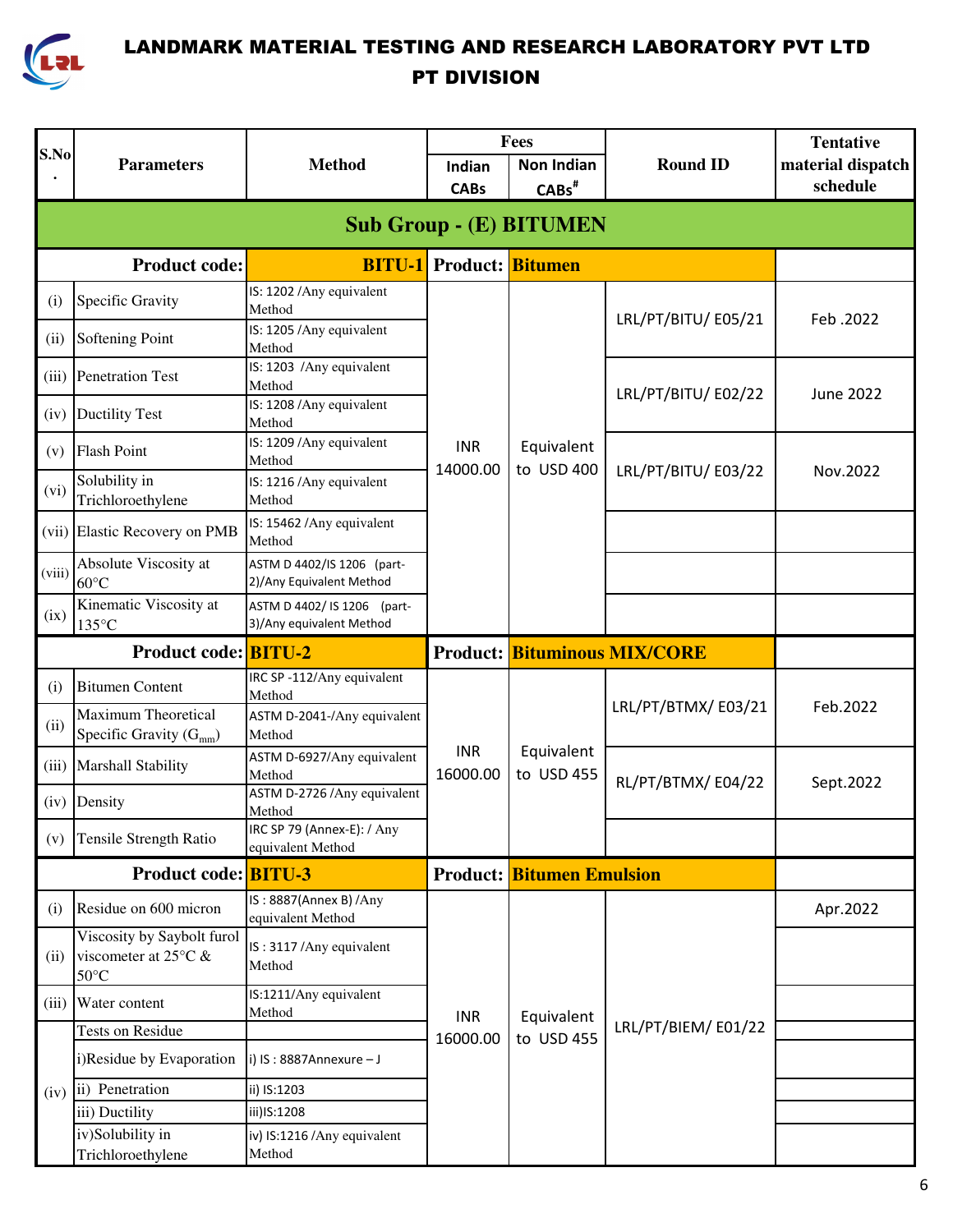

| S.No  |                                              |                                                     |                               | Fees                                    |                                          | <b>Tentative</b>  |
|-------|----------------------------------------------|-----------------------------------------------------|-------------------------------|-----------------------------------------|------------------------------------------|-------------------|
|       | <b>Parameters</b>                            | <b>Method</b>                                       | Indian                        | <b>Non Indian</b>                       | <b>Round ID</b>                          | material dispatch |
|       |                                              |                                                     | <b>CABs</b>                   | $CABs^{\#}$                             |                                          | schedule          |
|       | <b>Product code: BITU-4</b>                  |                                                     |                               |                                         | <b>Product: Polymer Modified Bitumen</b> |                   |
| (i)   | <b>Flash Point</b>                           | IS 1448 P-69/ Any equivalent<br>Method              |                               |                                         | LRL/PT/PMBT/E04/21                       | <b>Running</b>    |
| (ii)  | Softening Point                              | IS: 1205/ Any equivalent<br>Method                  |                               |                                         | LRL/PT/PMBT/E05/22                       | Aug. 2022         |
| (iii) | <b>Penetration Test</b>                      | IS: 1203 / Any equivalent<br>Method                 | <b>INR</b>                    | Equivalent                              |                                          |                   |
| (iv)  | Separation Difference in<br>Softening Point  | IS 15462 (Annex C)/Any<br>equivalent Method         | 14000.00                      | to USD 400                              |                                          |                   |
|       | <b>Test On Residue</b>                       |                                                     |                               |                                         |                                          |                   |
| (V)   | a. Increase in Softening<br>Point            | IS 1205/ Any Equivalent<br>method                   |                               |                                         |                                          |                   |
|       | b. Reduction in<br>Penetration               | IS 1203/ Any Equivalent<br>method                   |                               |                                         |                                          |                   |
|       |                                              |                                                     | <b>Sub Group - (G) OTHERS</b> |                                         |                                          |                   |
|       | <b>Product code: TILES-1</b>                 |                                                     |                               | <b>Product: Ceramic/Vitrified Tiles</b> |                                          |                   |
| (i)   | Rectangularity                               | IS 13630 (Part 1) / Any<br>equivalent Method        |                               |                                         | LRL/PT/TILE/ G07/22                      | April 2022        |
| (ii)  | Water Absorption                             | IS 13630 (Part 2) /Any<br>equivalent Method         |                               |                                         |                                          |                   |
| (iii) | Scratch Hardness of<br>Surface (Moh's Scale) | IS 13630 (Part 13) /Any<br>equivalent Method        | <b>INR</b>                    | Equivalent                              | LRL/PT/TILE/ G08/22                      | Sept. 2022        |
|       | (iv) Straightness                            | IS 13630 (Part 1) / Any<br>equivalent Method        | 15000.00                      | to USD 425                              |                                          |                   |
| (v)   | Modulus of Rupture                           | IS 13630 (Part 6) / Any<br>equivalent Method        |                               |                                         |                                          |                   |
|       | (vi) Breaking Strength                       | IS 13630 (Part 6)/ Any<br>equivalent Method         |                               |                                         |                                          |                   |
|       | <b>Product code: BRICK-1</b>                 |                                                     |                               | <b>Product: Building Bricks</b>         |                                          |                   |
| (i)   | Compressive Strength                         | IS: 3495 (Pt -I) /Any equivalent<br>Method          | <b>INR</b>                    | Equivalent                              | LRL/PT/BRIC/ G04/22                      | March 2022        |
| (ii)  | Water Absorption                             | IS:3495 (Pt -II) /Any equivalent<br>Method          | 15000.00                      | to USD 425                              | LRL/PT/BRIC/ G05/22                      | Sept.2022         |
| (iii) | <b>Dimension Test</b>                        | IS:1077 or IS:12894                                 |                               |                                         | LRL/PT/BRIC/ G06/22                      | Dec. 2022         |
|       | <b>Product code:</b> WOOD-1                  |                                                     |                               | <b>Product:</b> Timber & Plywood        |                                          |                   |
| (i)   | Moisture Content                             | IS:1708(Part-I)/ Any<br>equivalent Method           |                               |                                         | LRL/PT/WOOD/<br>G02/22                   | April 2022        |
| (ii)  | Specific Gravity                             | IS:1708(Part-II)/Any equivalent<br>Method           | <b>INR</b>                    | Equivalent                              | LRL/PT/WOOD/<br>G03/22                   | Sept.2022         |
| (iii) | Density (In Plywood)                         | IS: 303, IS:1734(Part-I) / Any<br>equivalent Method | 9000.00                       | to USD 255                              |                                          |                   |
| (iv)  | Moisture Content (In<br>Plywood)             | IS: 303, IS:1734(Part-I) / Any<br>equivalent Method |                               |                                         |                                          |                   |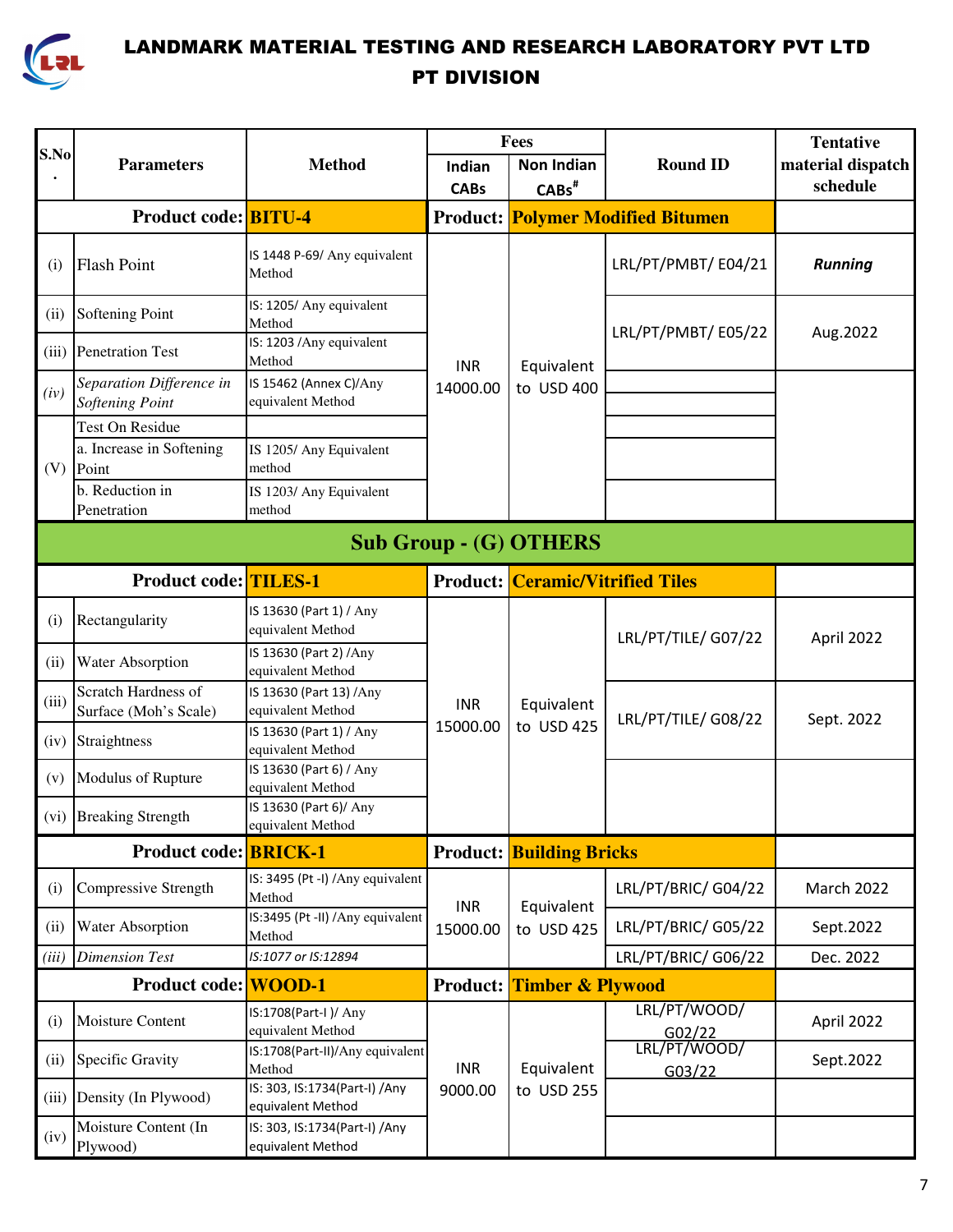

| S.No                                           |                                                                                                                      |                                                      | Fees                   |                                     |                                      | <b>Tentative</b>              |  |  |
|------------------------------------------------|----------------------------------------------------------------------------------------------------------------------|------------------------------------------------------|------------------------|-------------------------------------|--------------------------------------|-------------------------------|--|--|
|                                                | <b>Parameters</b>                                                                                                    | <b>Method</b>                                        | Indian                 | <b>Non Indian</b>                   | <b>Round ID</b>                      | material dispatch<br>schedule |  |  |
|                                                |                                                                                                                      |                                                      | <b>CABs</b>            | $CABs^{\#}$                         |                                      |                               |  |  |
|                                                | <b>Product code: PIPE-1</b>                                                                                          |                                                      | <b>Product:</b>        |                                     | <b>Thermoplastic &amp; G.I. Pipe</b> |                               |  |  |
| (i)                                            | <b>Dimensions</b><br>a.Outside Diameter,<br>b.Thickness                                                              | IS: 1239 (Part-1) / Any<br>equivalent Method         |                        |                                     | LRL/PT/PIPE/ G01/22                  | March 2022                    |  |  |
| (ii)                                           | <b>Nominal Mass</b>                                                                                                  | IS: 1239 (Part-1) / Any<br>equivalent Method         |                        |                                     |                                      |                               |  |  |
| (iii)                                          | Measurement of<br>Dimensions (In<br>thermoelastic pipe)<br><b>Wall Thickness</b><br>a.<br>Mean Outside Diamter<br>b. | IS: 12235 (Part-1)/Any<br>equivalent Method          | <b>INR</b><br>9000.00  | Equivalent<br>to USD 255            |                                      |                               |  |  |
| (v)                                            | Density (in thermoelastic<br>pipe)                                                                                   | IS: 12235 (Part-14)/Any<br>equivalent Method         |                        |                                     |                                      |                               |  |  |
| <b>Sub Group - (I) METALS &amp; ITS ALLOYS</b> |                                                                                                                      |                                                      |                        |                                     |                                      |                               |  |  |
|                                                | <b>Product code: METAL-1</b>                                                                                         |                                                      | <b>Product:</b>        | <b>TMT Bars</b>                     |                                      |                               |  |  |
| (i)                                            | <b>Tensile Strength</b>                                                                                              | IS 1608 & IS 1786/Any<br>equivalent Method           |                        | Equivalent                          | LRL/PT/TMTB/ 106/21                  | <b>Running</b>                |  |  |
| (ii)                                           | <b>Yield Stress</b>                                                                                                  | IS 1608 & IS 1786/Any<br>equivalent Method           | <b>INR</b>             |                                     | LRL/PT/TMTB/ 101/22                  | May 2022                      |  |  |
| (iii)                                          | Elongation                                                                                                           | IS 1608 & IS 1786/Any<br>equivalent Method           | 12000.00               | to USD 340                          | LRL/PT/TMTB/ 102/22                  | Oct.2022                      |  |  |
| (iv)                                           | Mass per Meter Length                                                                                                | IS 1608 & IS 1786/Any<br>equivalent Method           |                        |                                     | LRL/PT/TMTB/ 103/22                  | Dec. 2022                     |  |  |
|                                                | <b>Product code: METAL-2</b>                                                                                         |                                                      |                        | <b>Product: Structural Steel</b>    |                                      |                               |  |  |
| (i)                                            | <b>Tensile Strength</b>                                                                                              | IS 1608 (Part 1) & ISO<br>6892/Any equivalent Method |                        |                                     | LRL/PT/STEL/ 105/21                  | <b>Running</b>                |  |  |
|                                                | (ii) Yield Stress                                                                                                    | IS 1608 (Part 1) & ISO<br>6892/Any equivalent Method | <b>INR</b><br>10000.00 | Equivalent<br>to USD 300            | LRL/PT/STEL/ 104/22                  | $May-22$                      |  |  |
|                                                | (iii) Elongation                                                                                                     | IS 1608 (Part 1) & ISO<br>6892/Any equivalent Method |                        |                                     | LRL/PT/STEL/ 105/22                  | Nov.2022                      |  |  |
|                                                |                                                                                                                      | <b>GROUP - II NON DESTRUCTIVE TESTING</b>            |                        |                                     |                                      |                               |  |  |
|                                                |                                                                                                                      |                                                      |                        | <b>Sub Group - (H) CONCRETE</b>     |                                      |                               |  |  |
|                                                | <b>Product code: NDT-1</b>                                                                                           |                                                      |                        | <b>Product: Reinforced Concrete</b> |                                      |                               |  |  |
| (i)                                            | <b>UPV</b>                                                                                                           | IS: 516 Part 5 Sec 1/Any<br>equivalent Method        |                        |                                     | LRL/PT/NDTC/ H01/22                  | Feb.2022                      |  |  |
| (ii)                                           | Rebound hammer                                                                                                       | IS: 516 Part 5 Sec 4/Any<br>equivalent Method        | <b>INR</b>             | Equivalent                          | LRL/PT/NDTC/ H02/22                  | April 2022                    |  |  |
|                                                | (iii) Half Cell Potential                                                                                            | ASTM C876-91/Any equivalent<br>Method                | 12000.00               | to USD 340                          | LRL/PT/NDTC/ H03/22                  | <b>July.2022</b>              |  |  |
|                                                |                                                                                                                      |                                                      |                        |                                     | LRL/PT/NDTC/H04/22                   | Oct.2022                      |  |  |
|                                                |                                                                                                                      |                                                      |                        |                                     | LRL/PT/NDTC/ H05/22                  | Dec. 2022                     |  |  |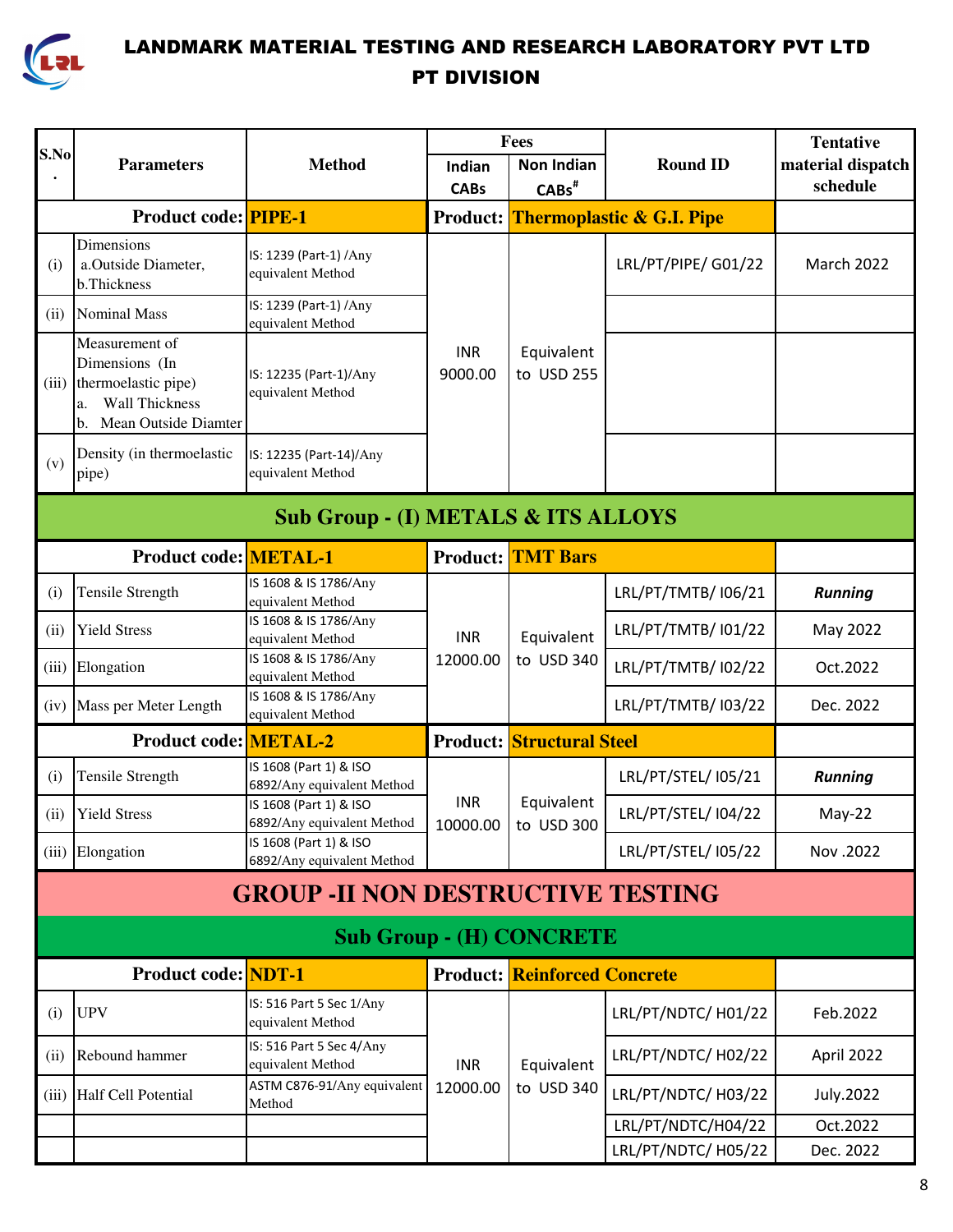

| S.No        |                                                                         |                                                     |                        | Fees                                   |                     | <b>Tentative</b>              |  |  |  |  |
|-------------|-------------------------------------------------------------------------|-----------------------------------------------------|------------------------|----------------------------------------|---------------------|-------------------------------|--|--|--|--|
|             | <b>Parameters</b>                                                       | <b>Method</b>                                       | Indian<br><b>CABs</b>  | <b>Non Indian</b><br>CABs <sup>#</sup> | <b>Round ID</b>     | material dispatch<br>schedule |  |  |  |  |
|             | -: NON ACCREDITED PT PROGRAMS :-                                        |                                                     |                        |                                        |                     |                               |  |  |  |  |
|             |                                                                         | <b>GROUP - II NON DESTRUCTIVE TESTING</b>           |                        |                                        |                     |                               |  |  |  |  |
|             |                                                                         |                                                     |                        | <b>Sub Group - (H) CONCRETE</b>        |                     |                               |  |  |  |  |
|             | <b>Product code: NDT-2</b><br><b>Product: Reinforced Concrete Piles</b> |                                                     |                        |                                        |                     |                               |  |  |  |  |
| (i)         | Determination of length                                                 | ASTM D-5882 (RA 2007)/ IS                           | <b>INR</b>             | Equivalent                             | LRL/PT/NDTC/ H08/21 | Feb.2022                      |  |  |  |  |
|             | by pile integrity method                                                | 14893                                               | 15000.00               | to USD 425                             | LRL/PT/NDTC/ H07/22 | Sept.2022                     |  |  |  |  |
|             | <b>GROUP - I MECHANICAL TESTING</b>                                     |                                                     |                        |                                        |                     |                               |  |  |  |  |
|             | Sub Group - (A) SOIL & ROCK                                             |                                                     |                        |                                        |                     |                               |  |  |  |  |
|             | <b>Product code: SOIL-8</b>                                             |                                                     | <b>Product:</b> Soil   |                                        |                     |                               |  |  |  |  |
| (i)<br>(ii) | Permeability(CH)<br>Permeability(FH)                                    | IS 2720 (Part-17) / Any<br><b>Equivalent Method</b> |                        | Equivalent to<br><b>USD 400</b>        | LRL/PT/SOIL/A13/21  | Feb.2022                      |  |  |  |  |
| (iii)       | Consolidation (CC)                                                      | IS 2720 (Part 15) / Any<br><b>Equivalent Method</b> | <b>INR</b><br>10000.00 |                                        |                     |                               |  |  |  |  |
| (iv)        | <b>Swelling Pressure</b>                                                | IS 2720 Part-41/ Any<br><b>Equivalent Method</b>    |                        |                                        |                     |                               |  |  |  |  |
|             | <b>Product code: SOIL-9</b>                                             |                                                     | <b>Product:</b> Soil   |                                        |                     |                               |  |  |  |  |
| (i)         | Field density by sand<br>replacement method                             | IS 2720 Part-28/ Any<br><b>Equivalent Method</b>    | <b>INR</b>             | Equivalent to                          | LRL/PT/SOIL/A16/22  | March2022                     |  |  |  |  |
| (ii)        | Field density by core<br>cutter method                                  | IS 2720 Part-29/ Any<br><b>Equivalent Method</b>    | 10000.00               | <b>USD 280</b>                         | LRL/PT/SOIL/A17/22  | Sept.2022                     |  |  |  |  |
|             | <b>Product code: SOIL-10</b>                                            |                                                     |                        | <b>Product: Natural Rock</b>           |                     |                               |  |  |  |  |
| (v)         | Tensile Strength by<br>Indirect test(Brazilian<br>Test)                 | IS 10082/ Any Equivalent<br>Method                  | <b>INR</b>             | Equivalent to                          | LRL/PT/NARC/A14/2   |                               |  |  |  |  |
| (vi)        | Poisson ratio                                                           | IS 9221/ Any Equivalent                             | 15000.00               | <b>USD 425</b>                         | 1                   | March2022                     |  |  |  |  |
| (v)         | Modulus of elasticity                                                   | Method                                              |                        |                                        |                     |                               |  |  |  |  |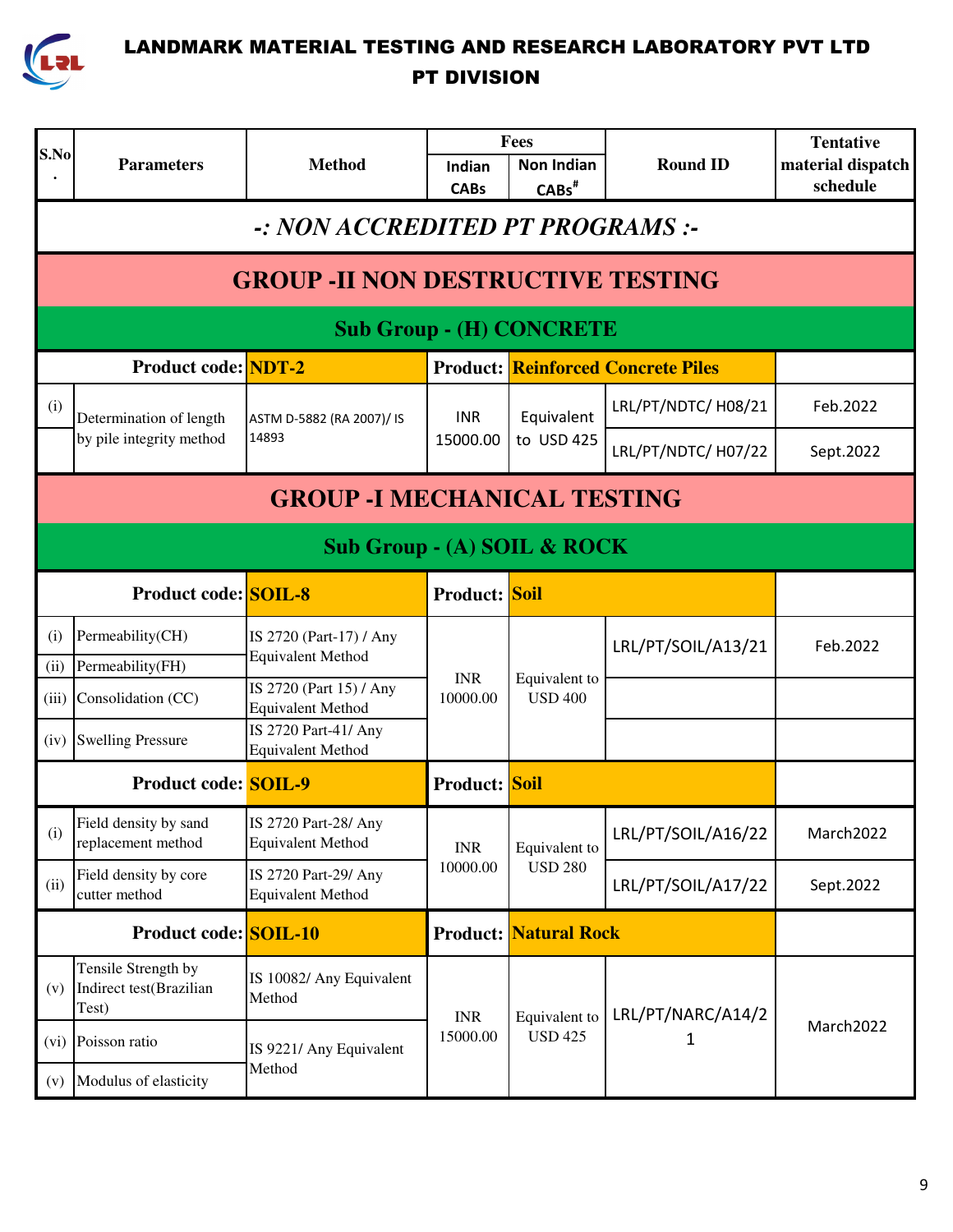

|       |                                               |                                                | Fees                   |                                  |                                          | <b>Tentative</b>  |  |  |  |  |
|-------|-----------------------------------------------|------------------------------------------------|------------------------|----------------------------------|------------------------------------------|-------------------|--|--|--|--|
| S.No  | <b>Parameters</b>                             | <b>Method</b>                                  | Indian                 | <b>Non Indian</b>                | <b>Round ID</b>                          | material dispatch |  |  |  |  |
|       |                                               |                                                | <b>CABs</b>            | $CABs^{\#}$                      |                                          | schedule          |  |  |  |  |
|       |                                               |                                                |                        | <b>Sub Group - (C) CONCRETE</b>  |                                          |                   |  |  |  |  |
|       | <b>Product code:</b>                          | <b>CONCRETE-7</b>                              |                        |                                  | <b>Product: Hardened Concrete (Beam)</b> |                   |  |  |  |  |
| (i)   | Flexural strength test                        | IS 516/ Any Equivalent<br>Method               | <b>INR</b><br>8000.00  | Equivalent<br>to USD 425         | LRL/PT/CONC / C08/22                     | March2022         |  |  |  |  |
|       | <b>Product code:</b>                          | <b>CONCRETE-8</b>                              |                        |                                  | <b>Product: Hardened Concrete (Core)</b> |                   |  |  |  |  |
| (i)   | Split tensile strength test                   | IS 5816: 1999/ Any<br><b>Equivalent Method</b> | <b>INR</b><br>8000.00  | Equivalent<br>to USD 425         | LRL/PT/CONC / C09/22                     | April 2022        |  |  |  |  |
|       |                                               | <b>Product code: CONCRETE-9</b>                |                        |                                  | <b>Product: Hardened Concrete (Cube)</b> |                   |  |  |  |  |
| (i)   | Permeability test                             | IS 3085:1965/ Any<br><b>Equivalent Method</b>  | <b>INR</b><br>8000.00  | Equivalent<br>to USD 425         | LRL/PT/CONC / C12/21                     | April 2022        |  |  |  |  |
|       | <b>Sub Group - (E) BITUMEN</b>                |                                                |                        |                                  |                                          |                   |  |  |  |  |
|       | <b>Product code: BITUMEN-5</b>                |                                                |                        | <b>Product: Bitumen Emulsion</b> |                                          |                   |  |  |  |  |
| (i)   | Particle charge                               | <b>Equivalent Method</b>                       |                        |                                  |                                          |                   |  |  |  |  |
| (ii)  | Storage stability after 24<br>hr              | <b>Equivalent Method</b>                       |                        |                                  | LRL/PT/BIEM/E06/21                       | Jan.2022          |  |  |  |  |
| (iii) | Coating ability and water<br>resistance       | <b>Equivalent Method</b>                       |                        |                                  |                                          |                   |  |  |  |  |
| (iv)  | Stability to mixing with<br>cement            | <b>Equivalent Method</b>                       | <b>INR</b><br>16000.00 | Equivalent<br>to USD 455         |                                          |                   |  |  |  |  |
| (v)   | Miscibility with water                        | <b>Equivalent Method</b>                       |                        |                                  |                                          | Dec.2022          |  |  |  |  |
| (vi)  | <b>Distillation Test</b>                      | <b>Equivalent Method</b>                       |                        |                                  |                                          |                   |  |  |  |  |
| (vii) | Coagulation of emulsion<br>at low temperature | <b>Equivalent Method</b>                       |                        |                                  |                                          |                   |  |  |  |  |
|       |                                               | <b>Sub Group - (I) METALS &amp; ITS ALLOYS</b> |                        |                                  |                                          |                   |  |  |  |  |
|       | <b>Product code: METAL-3</b>                  |                                                |                        | <b>Product: G.I. Sheet Metal</b> |                                          |                   |  |  |  |  |
| (i)   | Mass of Zinc coating                          | IS 6745: 1972/ Any<br><b>Equivalent Method</b> | <b>INR</b><br>5000.00  | Equivalent<br>to USD 115         | LRL/PT/ZINC/I07/21                       | Feb.2022          |  |  |  |  |
|       |                                               | <b>Sub Group - (F) TEXTILE MATERIAL</b>        |                        |                                  |                                          |                   |  |  |  |  |
|       | <b>Product code: TEXTILE-1</b>                |                                                |                        | <b>Product:</b> Geogrids         |                                          |                   |  |  |  |  |
| (i)   | Tensile Strength                              | ASTM D 6637:2001 / Any<br>equivalent Method    |                        |                                  |                                          |                   |  |  |  |  |
| (ii)  | Thickness (RIB and<br>Junction)               | ASTM D 5199:2011/ Any<br>equivalent Method 2   | <b>INR</b><br>4000.00  | Equivalent<br>to USD 115         | LRL/PT/GEGD/F01/19                       | March2022         |  |  |  |  |
|       | (iii) Mass per unit area                      | ASTM D 5267:2010 / Any<br>equivalent Method    |                        |                                  |                                          |                   |  |  |  |  |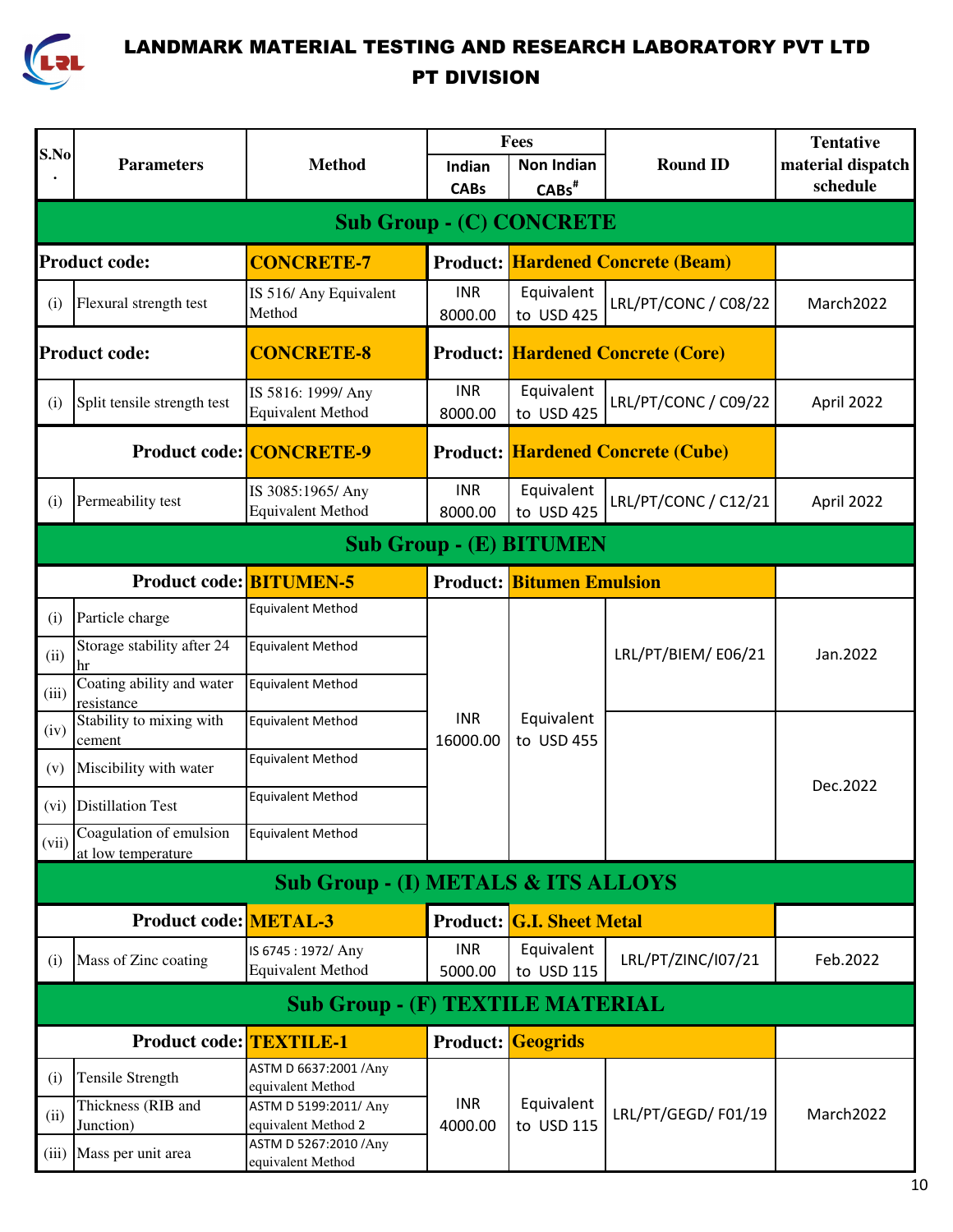

|       |                                                                                 |                                                                           |                        | Fees                               |                                     | <b>Tentative</b>  |  |  |  |  |
|-------|---------------------------------------------------------------------------------|---------------------------------------------------------------------------|------------------------|------------------------------------|-------------------------------------|-------------------|--|--|--|--|
| S.No  | <b>Parameters</b>                                                               | <b>Method</b>                                                             | Indian                 | <b>Non Indian</b>                  | <b>Round ID</b>                     | material dispatch |  |  |  |  |
|       |                                                                                 |                                                                           | <b>CABs</b>            | $CABs$ <sup>#</sup>                |                                     | schedule          |  |  |  |  |
|       | <b>Product code: TEXTILE-2</b>                                                  |                                                                           |                        | <b>Product:</b> Geotextiles        |                                     |                   |  |  |  |  |
| (i)   | Wide Width Tensile<br>Strength                                                  | IS 13162 (Part 5): 1992/ ASTM<br>D 4595:1986/Any equivalent<br>Method     | <b>INR</b><br>5000.00  | Equivalent                         |                                     |                   |  |  |  |  |
| (ii)  | <b>Static Puncture Strength</b><br>(CBR Push Through)                           | ASTM D6241:1998/Any<br>equivalent Method<br><u>כו /2011.ככבי ט ואוזלי</u> | for any<br>four        | to USD 115<br>for any four         |                                     |                   |  |  |  |  |
| (iii) | <b>Trapezoid Tearing</b><br>Strength                                            | 14293:1995/Any equivalent                                                 | parameter              | parameters                         | LRL/PT/GETX/F01/22                  | Feb.2022          |  |  |  |  |
| (iv)  | Mass per unit area                                                              | IS 14716:1999/Any equivalent<br>Method                                    | s and Rs.<br>500.00    | and $$15$<br>each for              |                                     |                   |  |  |  |  |
| (v)   | <b>Grab Breaking Load</b>                                                       | ASTM D 4632:2008/Any<br>equivalent Method                                 | each for<br>additional | additional<br>parameter.           |                                     |                   |  |  |  |  |
| (vi)  | <b>Index Puncture Resistance</b>                                                | ASTM D 4833:2007/Any<br>equivalent Method                                 | parameter              |                                    |                                     |                   |  |  |  |  |
|       | <b>GROUP - III CHEMICAL TESTING</b>                                             |                                                                           |                        |                                    |                                     |                   |  |  |  |  |
|       | Sub Group - (J) COAL                                                            |                                                                           |                        |                                    |                                     |                   |  |  |  |  |
|       | <b>Product code: COAL-1</b>                                                     |                                                                           | <b>Product:</b>        | <b>Coal</b>                        |                                     |                   |  |  |  |  |
| (i)   | <b>Moisture Content</b>                                                         | IS 1350 (P 1) /Any<br>equivalent Method                                   |                        |                                    | LRL/PT/COAL/ J01/21                 | Jan.2022          |  |  |  |  |
| (ii)  | Ash Content                                                                     | IS 1350 (P 1) /Any<br>equivalent Method                                   | <b>INR</b>             | Equivalent to                      |                                     |                   |  |  |  |  |
| (iii) | Volatile Matter                                                                 | IS 1350 (P 2) /Any<br>equivalent Method                                   | 8000.00                | <b>USD 225</b>                     | LRL/PT/COAL/ J01/22                 | Aug.2022          |  |  |  |  |
| (iv)  | <b>Gross Calorific Value</b>                                                    | IS 1350 (P 1) /Any<br>equivalent Method                                   |                        |                                    |                                     |                   |  |  |  |  |
|       |                                                                                 | <b>Sub Group - (K) BUILDING MATERIALS</b>                                 |                        |                                    |                                     |                   |  |  |  |  |
|       | <b>Product code: CEMENT-3</b>                                                   |                                                                           | <b>Product:</b>        | <b>Cement</b>                      |                                     |                   |  |  |  |  |
| (i)   | LOI, CaO, MgO, SiO <sub>2</sub> ,<br>$Al_2O_3$ , Fe <sub>2</sub> O <sub>3</sub> | IS:4032/Any equivalent<br>Method                                          | <b>INR</b><br>8000.00  | Equivalent to<br><b>USD 225</b>    | LRL/PT/CEMT/K01/2<br>$\overline{2}$ | April.2022        |  |  |  |  |
|       | <b>Product code: WATER-1</b>                                                    |                                                                           |                        | <b>Product: Construction water</b> |                                     |                   |  |  |  |  |
| (i)   | pH                                                                              | IS:3025 (Part-11)-1983                                                    |                        |                                    |                                     |                   |  |  |  |  |
| (ii)  | Chloride (as Cl)                                                                | IS:3025 (Part-32)-1988                                                    | <b>INR</b>             | Equivalent to                      | LRL/PT/WATR/                        | April.2022        |  |  |  |  |
| (iii) | Sulphate (as $SO_3$ )                                                           | IS:3025 (Part-24)-1986                                                    | 8000.00                | <b>USD 225</b>                     | K02/22                              |                   |  |  |  |  |
| (iv)  | Organic Matter Content IS:3025 (Part-18)-1984                                   |                                                                           |                        |                                    |                                     |                   |  |  |  |  |
| (v)   | <b>Inorganic Matter</b><br>Content                                              | IS:3025 (Part-18)-1984                                                    |                        |                                    |                                     |                   |  |  |  |  |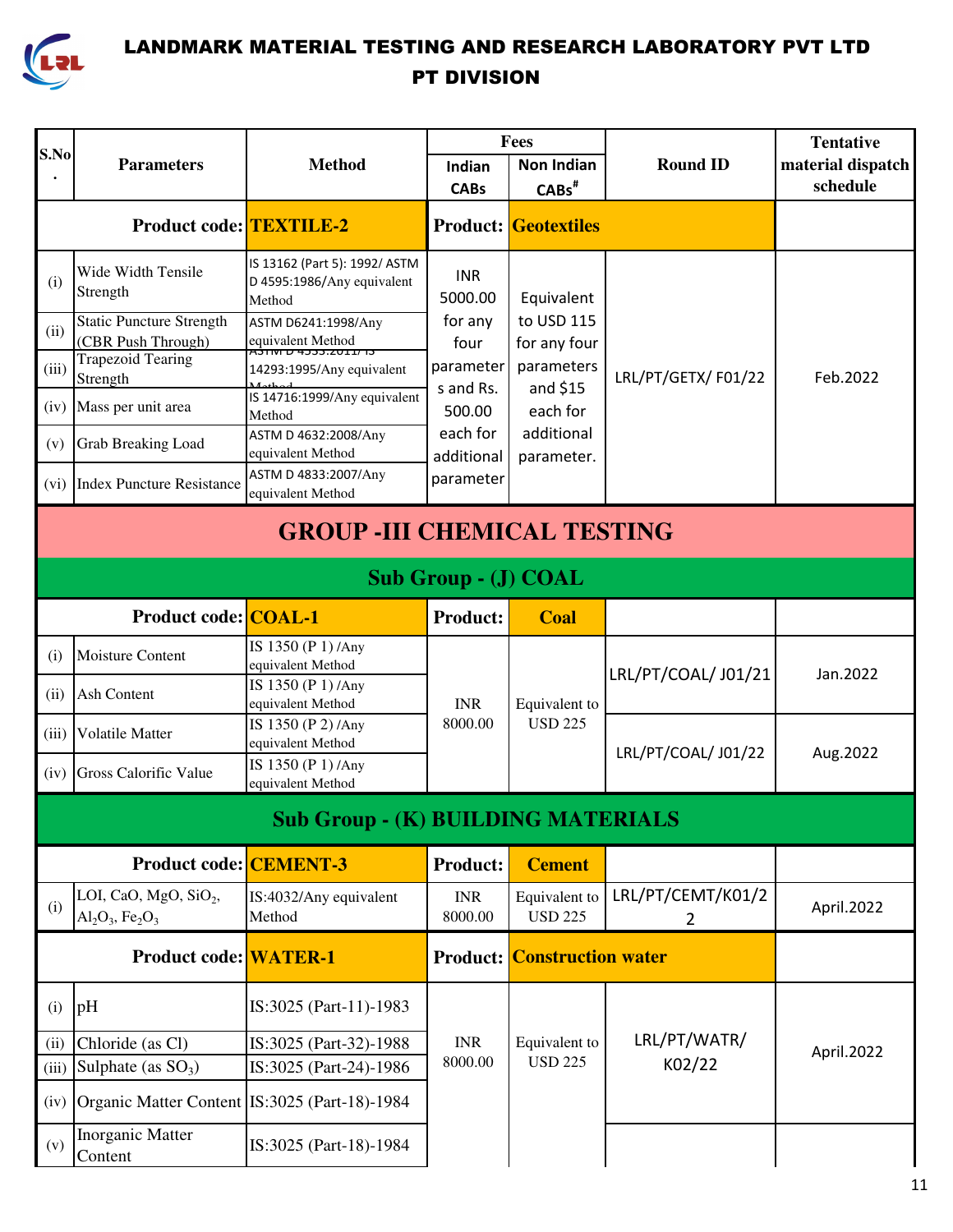

|       |                                                                                                                   |                                                                      |                       | Fees                            |                    | <b>Tentative</b>  |
|-------|-------------------------------------------------------------------------------------------------------------------|----------------------------------------------------------------------|-----------------------|---------------------------------|--------------------|-------------------|
| S.No  | <b>Parameters</b>                                                                                                 | <b>Method</b>                                                        | Indian                | <b>Non Indian</b>               | <b>Round ID</b>    | material dispatch |
|       |                                                                                                                   |                                                                      | <b>CABs</b>           | $CABs$ <sup>#</sup>             |                    | schedule          |
| (vi)  | Volume of 0.02 N<br>NaOH Required to<br>Neutralize 100ml<br>Sample of water using<br>Phenolphthalein<br>Indicator | IS:3025 (Part-22)-1986                                               |                       |                                 | LRL/PT/WATR/       |                   |
|       | Volume of 0.02 N<br>$H2SO4$ Required to<br>(vii) Neutralize 100ml<br>Sample of water using<br>Mixed Indicator     | IS:3025 (Part-23)-1986                                               |                       |                                 | K03/22             | Oct-22            |
|       | (viii) Total Suspended Solid                                                                                      | IS:3025 (Part-17)-1986                                               |                       |                                 |                    |                   |
|       | <b>Product code: METAL-3</b>                                                                                      |                                                                      | <b>Product:</b>       | <b>Steel</b>                    |                    |                   |
| (i)   | Carbon, Sulphur,<br>Phoshpurus                                                                                    | <b>ASTM E415/IS 8811/IS</b><br>228/ASTM E350/Any<br>Validated Method | <b>INR</b><br>8000.00 | Equivalent to<br><b>USD 225</b> | LRL/PT/STEL/K04/22 | April.2022        |
|       | <b>Product code:</b> Admixture-1                                                                                  |                                                                      |                       | <b>Product:</b> Admixture       |                    |                   |
| (i)   | pH Value                                                                                                          |                                                                      |                       |                                 | LRL/PT/ADMX/       |                   |
| (ii)  | <b>Relative Density</b>                                                                                           | IS:9103-1999/Any<br>Equivalent method                                |                       |                                 | K06/21             | April.2022        |
| (iii) | <b>Dry Material Content</b>                                                                                       |                                                                      | <b>INR</b>            | Equivalent to                   |                    |                   |
| (iv)  | <b>Ash Content</b>                                                                                                |                                                                      | 8000.00               | <b>USD 225</b>                  | LRL/PT/ADMX/       |                   |
| (v)   | Chloride Ion<br>Concentration                                                                                     | IS 6925/Any Equivalent<br>method                                     |                       |                                 | K05/22             | Aug.22            |

A. PT rounds on Non Destructive Testings and Field density of soil are sequential type PT programmes and these will be conducted at PT provider's premises at Jaipur.

B. Dates mentioned above are tentative and may be postponed if sufficient number of participation is not met.

C. Italic Parameter (Dimension Test in Brick) is not under NABL Scope.

D. Fees mentioned here are excluding GST, please deduct discount amount from fees (Refer Form-1 for discount policy) and add GST on balance amount to calculate total fees payable.

E. #Rates mentioned in USD are applicable for CABs working outside India and GST is not applicable on such participants.